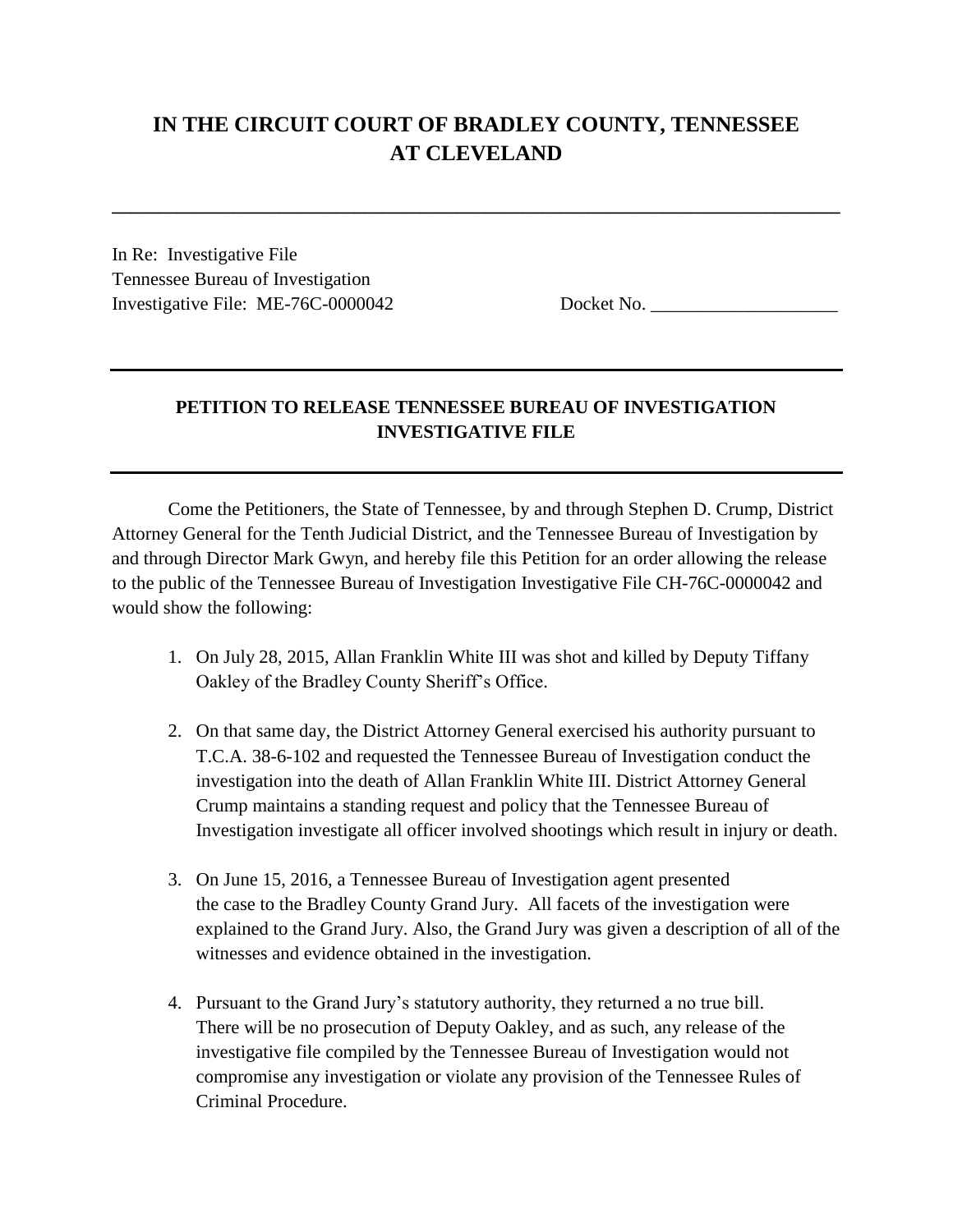- 5. Tennessee Code Annotated §10-7-504 provides that "all investigative records of the Tennessee Bureau of Investigation shall be treated as confidential and shall not be open to inspection by members of the public. The information contained in such records shall be disclosed to the public only in compliance with a subpoena or an order of a court of record…"
- 6. The Petitioners seek to provide access to the File to "members of the public" who ordinarily cannot inspect the File because of its confidential nature. T.C.A. §10-7- 504(2) (A). This section provides a path for release of the File: that "[t]he information contained in such records shall be disclosed to the public only in compliance with a subpoena or an order of a court of record…" Id.
- 7. Identifying and personal information will be redacted by the District Attorney General's Office. That redaction will be reviewed and confirmed by the Tennessee Bureau of Investigation.
- 8. It is in the best interest of the public that this file be made available immediately.
- 9. If this Petition is granted, Petitioner further asks permission to make the file available to the public through electronic means at a future date.

## **THIS IS THE FIRST APPLICATION FOR EXTRAORDINARY RELIEF IN THIS ACTION.**

Respectfully Submitted this \_\_\_\_\_\_\_day of August, 2016.

### **OFFICE OF THE DISTRICT ATTORNEY GENERAL**

STEPHEN D. CRUMP (BPR#016046) District Attorney General 10<sup>th</sup> Judicial District 93 N. Ocoee Street, Second Floor Cleveland, TN 37311 Tel. (423) 472-2179 Email: sdcrump@tndagc.org

\_\_\_\_\_\_\_\_\_\_\_\_\_\_\_\_\_\_\_\_\_\_\_\_\_\_\_\_\_\_\_\_